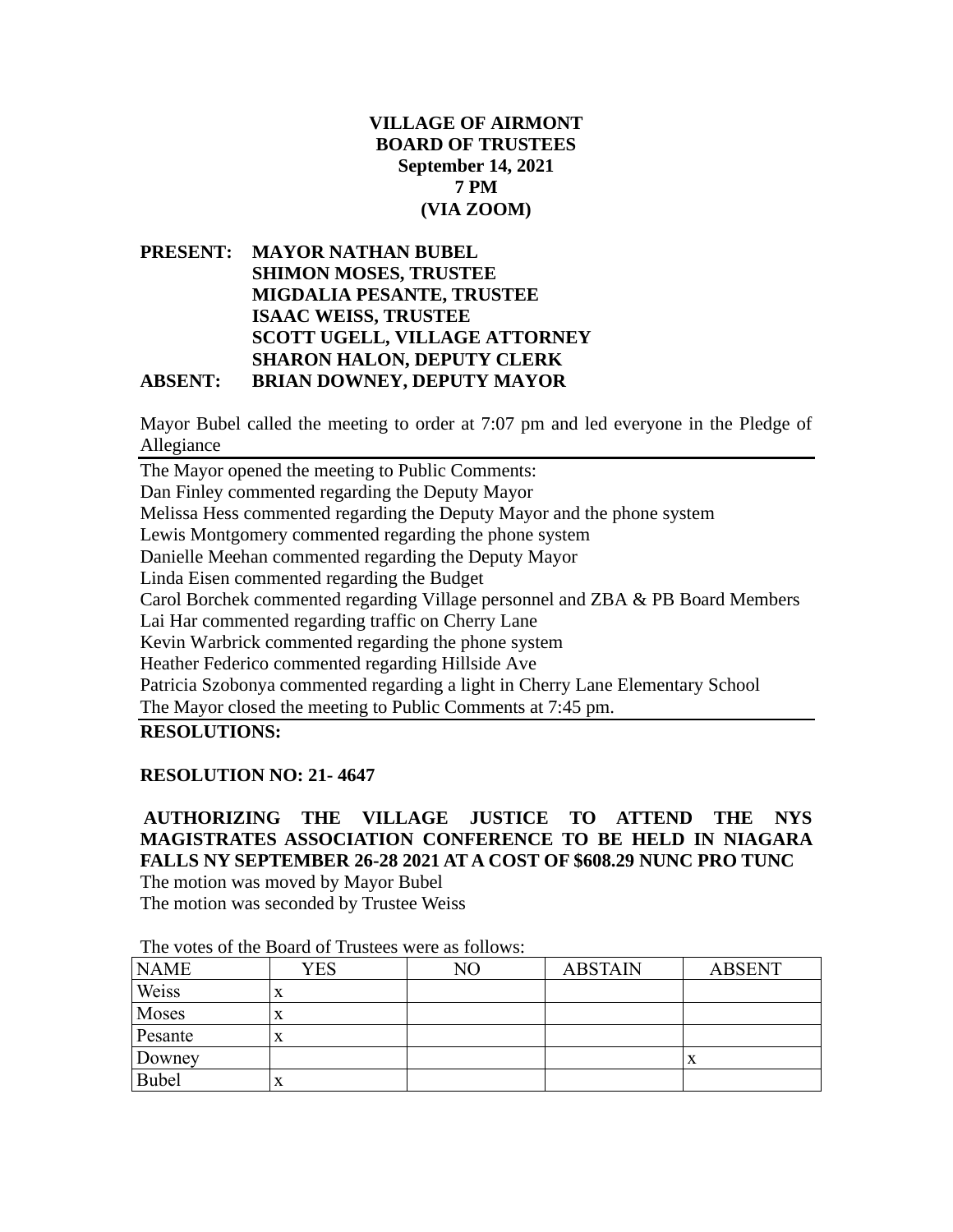### **RESOLUTION NO: 21- 4648**

# **AUTHORIZING THE JUSTICE COURT CLERK TO ATTEND THE NYS ASSOCIATION OF MAGISTRATES COURT CLERKS CONFERENCE TO BE HELD IN ALBANY NY SEPTEMBER 12 – 15 2021 AT A COST OF \$949.30 NUNC PRO TUNC**

The motion was moved by Mayor Bubel The motion was seconded by Trustee Moses

| THE VOICS OF THE DOTTO OF THISICES WELL TO FOLLOWS. |     |    |                |               |  |  |  |  |
|-----------------------------------------------------|-----|----|----------------|---------------|--|--|--|--|
| <b>NAME</b>                                         | YES | NO | <b>ABSTAIN</b> | <b>ABSENT</b> |  |  |  |  |
| Weiss                                               | X   |    |                |               |  |  |  |  |
| Moses                                               | х   |    |                |               |  |  |  |  |
| Pesante                                             | х   |    |                |               |  |  |  |  |
| Downey                                              |     |    |                | $\Lambda$     |  |  |  |  |
| <b>Bubel</b>                                        | A   |    |                |               |  |  |  |  |

The votes of the Board of Trustees were as follows:

Mayor Bubel declared the motion carried and directed the Deputy Village Clerk to file same.

#### **RESOLUTION NO: 21- 4649**

**AUTHORIZING THE VILLAGE TO ENTER INTO AND THE MAYOR TO EXECUTE AN AGREEMENT WITH ORANGE & ROCKLAND UTILITIES TO REIMBURSE THE VILLAGE FOR PAVING PORTIONS OF NORTH LORNA LANE (\$79,173), SETH LANE (\$6327), ECHO RIDGE ROAD (\$79,173), EAGLE VIEW COURT (\$25,327), HIDDEN GLEN LANE (\$49,875), FAWN HILL DRIVE (\$96,577), TWIN LAKES DRIVE (\$60,173) AND CHRISTMAS HILL ROAD (\$63,327) WHERE**

**O & R PREVIOUSLY PERFORMED CERTAIN UTILITY INSTALLATION PROJECTS**

WHEREAS, Orange & Rockland Utilities ("O&R") performed certain utility installation projects on portions of North Lorna Lane, Seth Lane, Echo Ridge Road, Eagle View Court, Hidden Glen Lane, Fawn Hill Drive, Twin Lakes Drive and Christmas Hill Road, and temporarily restored each trench area to street level:

WHEREAS, O&R has agreed to reimburse the Village for the cost to permanently restore the work areas;

BE IT RESOLVED that the Village is authorized to enter into and the Mayor to execute the August 13, 2021 agreements with O&R to be reimbursed in the total amount of \$459,952.00 for the paving work on the above referenced roads.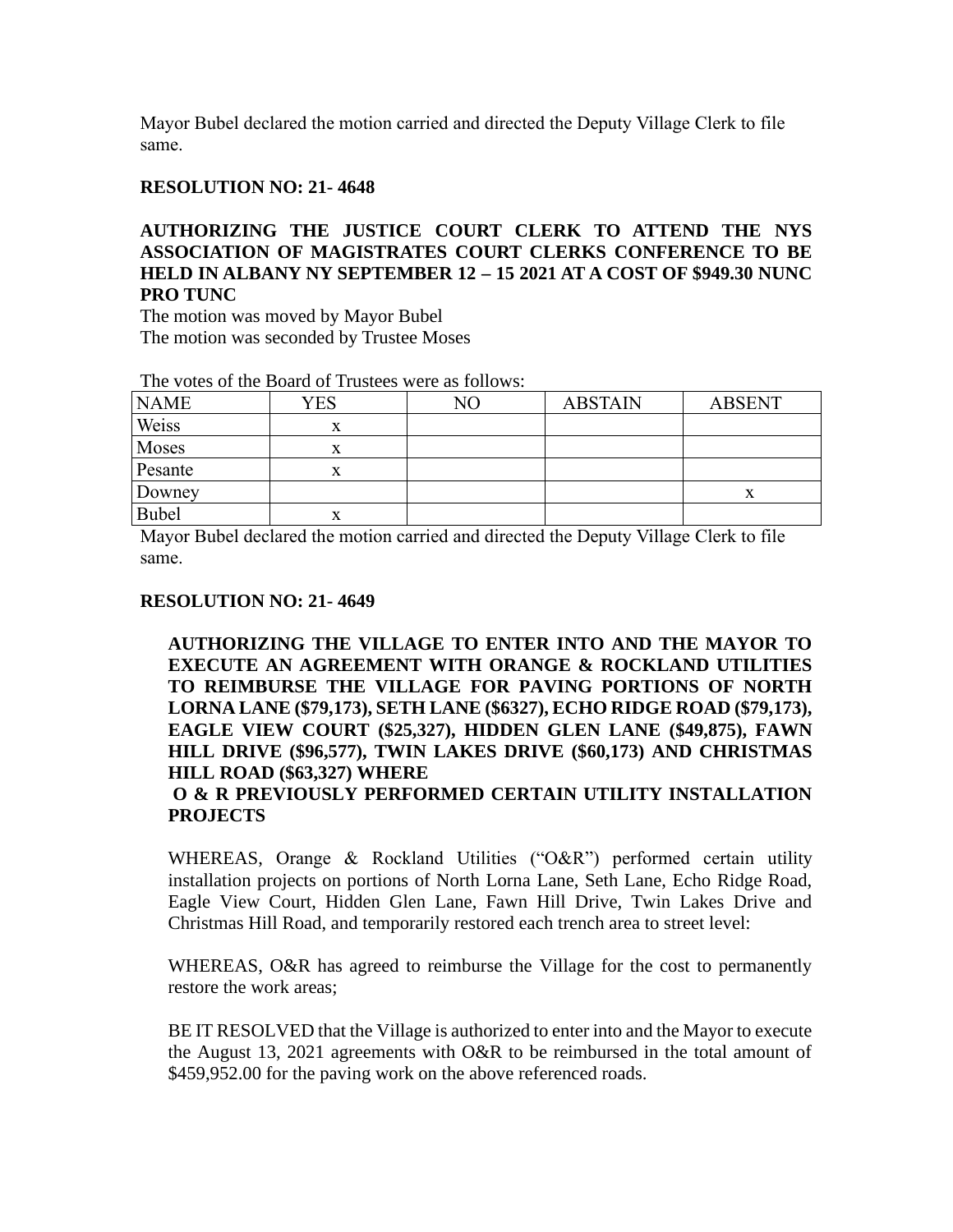The motion was moved by Mayor Bubel The motion was seconded by Trustee Pesante

The votes of the Board of Trustees were as follows:

| <b>NAME</b> | YES | NΟ | <b>ABSTAIN</b> | <b>ABSENT</b> |
|-------------|-----|----|----------------|---------------|
| Weiss       | x   |    |                |               |
| Moses       | x   |    |                |               |
| Pesante     | л   |    |                |               |
| Downey      |     |    |                | $\lambda$     |
| Bubel       | х   |    |                |               |

Mayor Bubel declared the motion carried and directed the Deputy Village Clerk to file same.

### **RESOLUTION NO: 21-4650**

## **APPROVING THE INSTALLATION OF A NEW VILLAGE HALL EMERGENCY TELEPHONE SYSTEM AT A COST OF \$3490 AND AN ADDITIONAL EMERGENCY SERVICE CALL SET UP FEE IN THE AMOUNT OF \$500 AS PER INVOICES RECEIVED FROM SECURITY ALERT NUNC PRO TUNC**

The motion was moved by Mayor Bubel The motion was seconded by Trustee Weiss

The votes of the Board of Trustees were as follows:

| <b>NAME</b>  | YES | NO | <b>ABSTAIN</b> | <b>ABSENT</b> |
|--------------|-----|----|----------------|---------------|
| Weiss        | X   |    |                |               |
| Moses        | x   |    |                |               |
| Pesante      |     |    | x              |               |
| Downey       |     |    |                |               |
| <b>Bubel</b> | x   |    |                |               |

Mayor Bubel declared the motion carried and directed the Deputy Village Clerk to file same.

### **RESOLUTION NO: 21- 4651**

## **APPROVING ADDITIONAL COST FOR VILLAGE HALL DOOR ACCESS SYSTEM IN THE AMOUNT OF \$525 AS PER INVOICE RECEIVED FROM SECURITY ALERT NUNC PRO TUNC**

The motion was moved by Mayor Bubel The motion was seconded by Trustee Weiss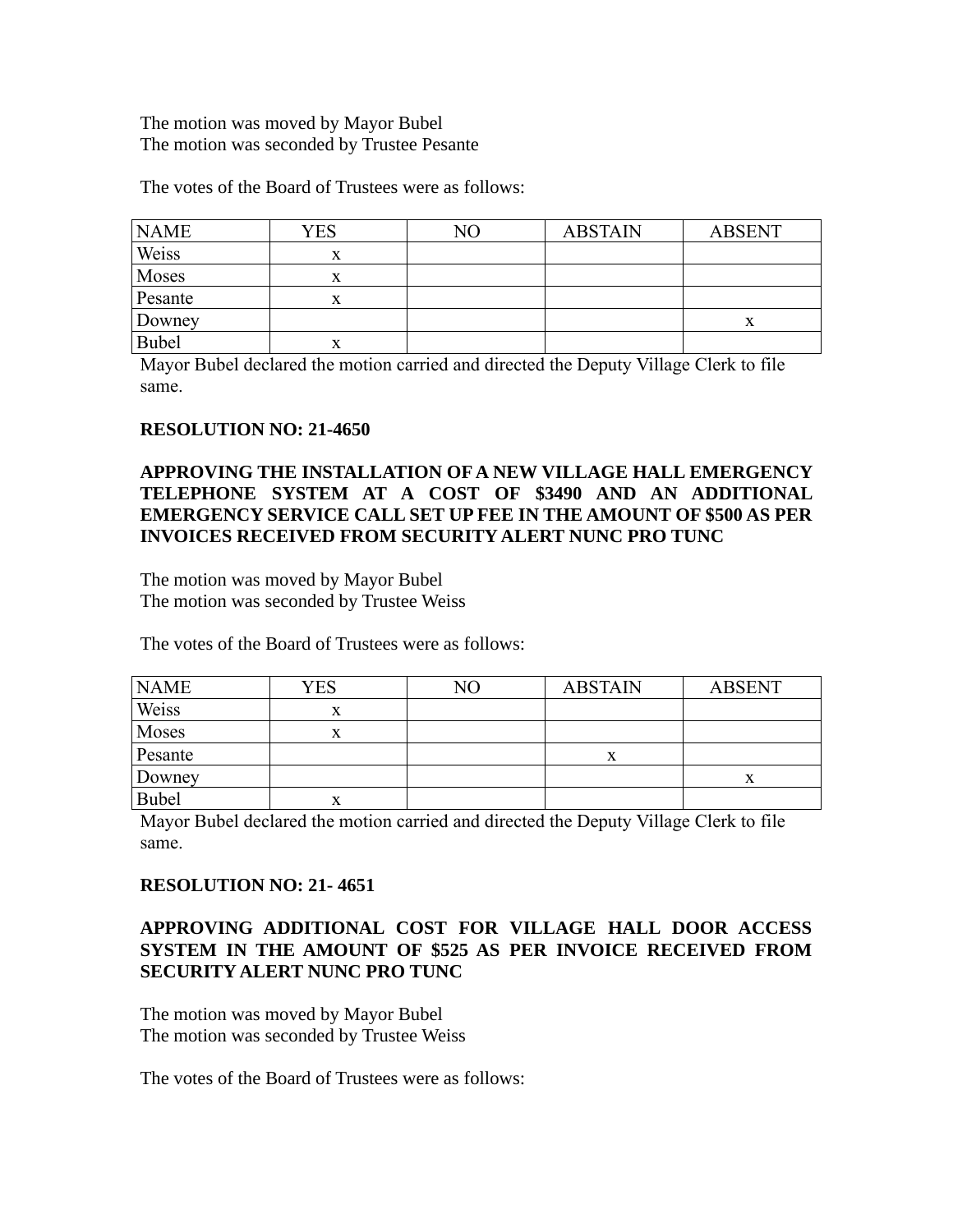| <b>NAME</b> | YES | NΟ | <b>ABSTAIN</b> | <b>ABSENT</b> |
|-------------|-----|----|----------------|---------------|
| Weiss       | X   |    |                |               |
| Moses       | x   |    |                |               |
| Pesante     |     |    | X              |               |
| Downey      |     |    |                | $\Lambda$     |
| Bubel       | X   |    |                |               |

### **RESOLUTION NO: 21- 4652**

## **AUTHORIZING RETURN OF BUILDING DEPARTMENT PERMIT APPLICATION FEE IN THE AMOUNT OF 318.50 TO LIGHTING CONNECTION ELECTRICAL INC**

The motion was moved by Mayor Bubel The motion was seconded by Trustee Moses

The votes of the Board of Trustees were as follows:

| <b>NAME</b> | YES       | NO | <b>ABSTAIN</b> | <b>ABSENT</b> |
|-------------|-----------|----|----------------|---------------|
| Weiss       | $\Lambda$ |    |                |               |
| Moses       | x         |    |                |               |
| Pesante     | x         |    |                |               |
| Downey      |           |    |                |               |
| Bubel       | x         |    |                |               |

Mayor Bubel declared the motion carried and directed the Deputy Village Clerk to file same.

### **RESOLUTION NO: 21-4653 APPOINTMENT OF SENIOR RECORDS CLERK – FULL TIME**

Mayor Bubel does hereby appoint Malka Wieder to the position of Full Time Senior Records Clerk effective September 17, 2021 at an annual salary of \$51, 500 subject to a probationary period pursuant to civil service rules of eight weeks

The motion was moved by Mayor Bubel The motion was seconded by Trustee Weiss

| <b>NAME</b> | YES | NΟ | NOT VOTING | <b>ABSENT</b> |
|-------------|-----|----|------------|---------------|
| Weiss       |     |    |            |               |
| Moses       |     |    |            |               |
| Pesante     |     |    |            |               |
| Downey      |     |    |            | $\lambda$     |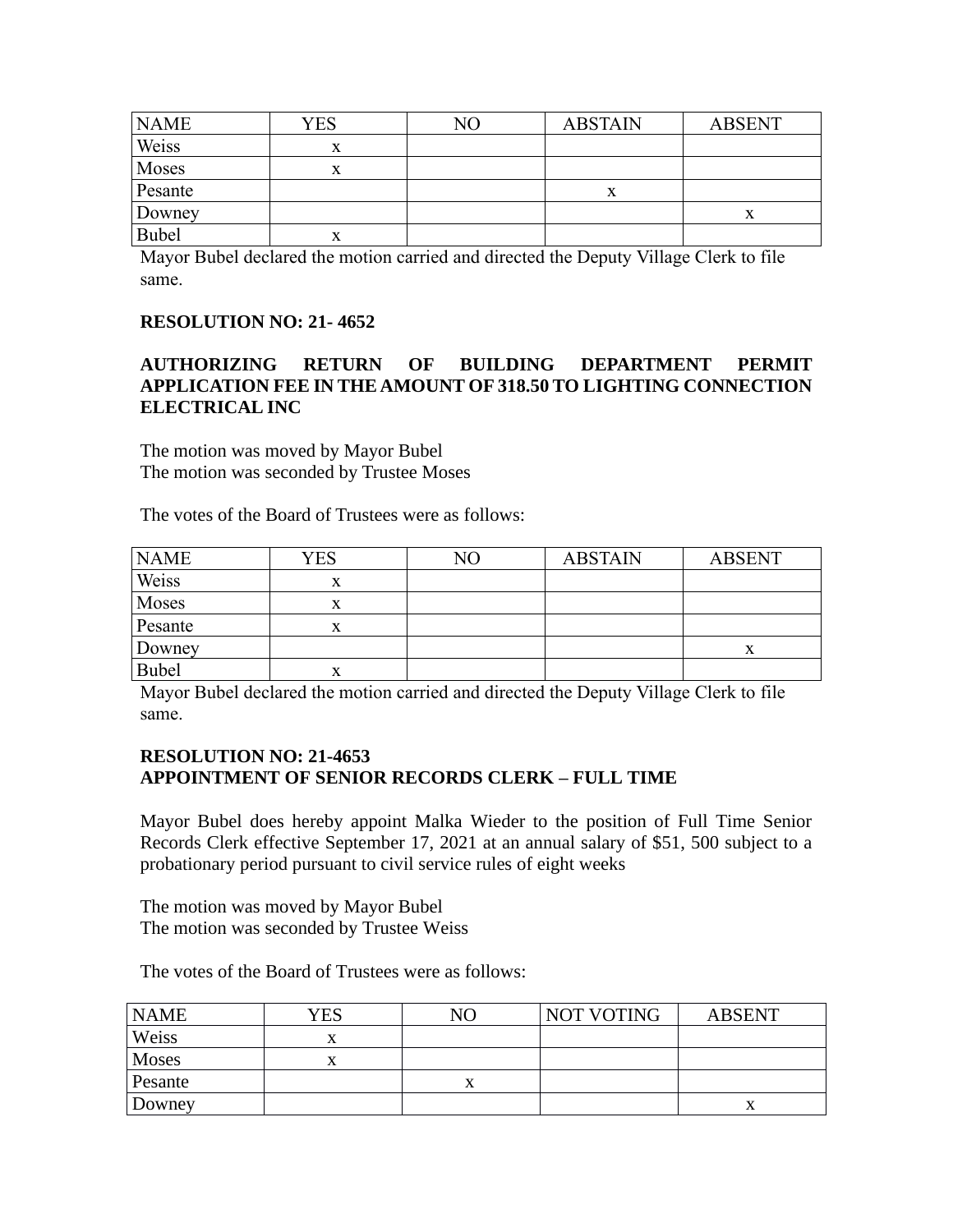| <b>Bubel</b> |    |   |  |  |  |            |       |          |        |  |
|--------------|----|---|--|--|--|------------|-------|----------|--------|--|
| $\mathbf{r}$ | T. | . |  |  |  | $\sqrt{ }$ | T T11 | $\sim$ 1 | $\sim$ |  |

### **RESOLUTION NO: 21-4654**

**MOTION TO ACCEPT THE PROPOSAL OF HONEYWELL BUILDING SOLUTIONS FOR A ONE (1) YEAR SERVICE AGREEMENT FOR FLEX AUTOMATION OF THE BOILER SYSTEM AT VILLAGE HALL AT A COST OF \$1002.23 FOR A PREVENTATIVE MAINTENANCE SERVICE VISIT WITH EMERGENCY SERVICE AND REPLACEMENT MATERIALS PROVIDED AT A PREFERRED RATE RUNNING FROM DECEMBER 1, 2021 TO DECEMBER 1, 2022**

The motion was moved by Mayor Bubel The motion was seconded by Trustee Weiss

The votes of the Board of Trustees were as follows:

| <b>NAME</b>  | YES | NO | <b>ABSTAIN</b> | <b>ABSENT</b> |
|--------------|-----|----|----------------|---------------|
| Weiss        | x   |    |                |               |
| Moses        | л   |    |                |               |
| Pesante      | x   |    |                |               |
| Downey       |     |    |                |               |
| <b>Bubel</b> | л   |    |                |               |

Mayor Bubel declared the motion carried and directed the Deputy Village Clerk to file same.

### **RESOLUTION NO: 21- 4655**

### **Approving Proposal received from Rockland Web Design regarding Zoom process and setup on an as needed basis in the amount of \$99.95 per hour**

The motion was moved by Mayor Bubel The motion was seconded by Trustee Weiss

The votes of the Board of Trustees were as follows:

| <b>NAME</b>  | <b>YES</b> | NO | <b>ABSTAIN</b> | <b>ABSENT</b> |
|--------------|------------|----|----------------|---------------|
| Weiss        | л          |    |                |               |
| Moses        | x          |    |                |               |
| Pesante      |            |    |                |               |
| Downey       |            |    |                |               |
| <b>Bubel</b> | X          |    |                |               |

Mayor Bubel declared the motion carried and directed the Deputy Village Clerk to file same.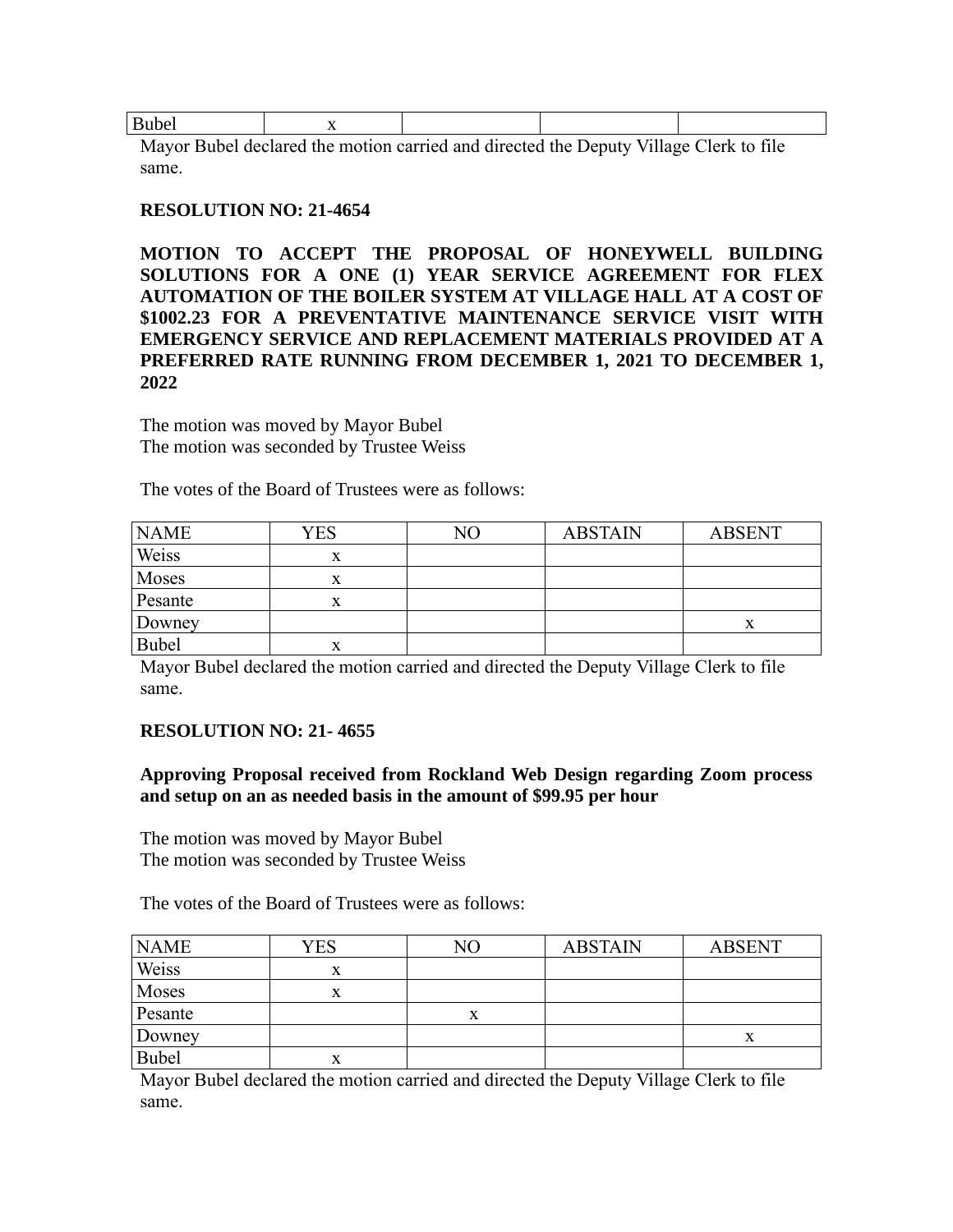### **RESOLUTION NO: 21- 4656**

## **MOTION TO SET BUDGET WORKSHOP FOR OCTOBER 18TH AT 7 PM (REGULAR MEETING TO FOLLOW AT 8PM) AND NOVEMBER 1st AT 7PM IF NEEDED (REGULAR MEETING TO FOLLOW) AND TO AUTHORIZE THE CLERK TO POST THE MEETING**

The motion was moved by Mayor Bubel The motion was seconded by Trustee Pesante

The votes of the Board of Trustees were as follows:

| <b>NAME</b>  | YES | NΟ | <b>ABSTAIN</b> | <b>ABSENT</b> |
|--------------|-----|----|----------------|---------------|
| Weiss        | x   |    |                |               |
| Moses        | x   |    |                |               |
| Pesante      |     |    |                |               |
| Downey       |     |    |                |               |
| <b>Bubel</b> | л   |    |                |               |

Mayor Bubel declared the motion carried and directed the Deputy Village Clerk to file same.

#### **RESOLUTION NO: 21- 4657**

# **MOTION TO SET PUBLIC HEARING FOR 2022 TENTATIVE BUDGET NOVEMBER 15, 2021 AT 7PM.**

The motion was moved by Mayor Bubel The motion was seconded by Trustee Moses

The votes of the Board of Trustees were as follows:

| <b>NAME</b>  | YES | NО | <b>ABSTAIN</b> | <b>ABSENT</b> |
|--------------|-----|----|----------------|---------------|
| Weiss        | x   |    |                |               |
| Moses        |     |    |                |               |
| Pesante      |     |    |                |               |
| Downey       |     |    |                |               |
| <b>Bubel</b> | л   |    |                |               |

Mayor Bubel declared the motion carried and directed the Deputy Village Clerk to file same.

### **DISCUSSIONS**

Mayor Bubel brought up the road evaluation received from Brooker Engineering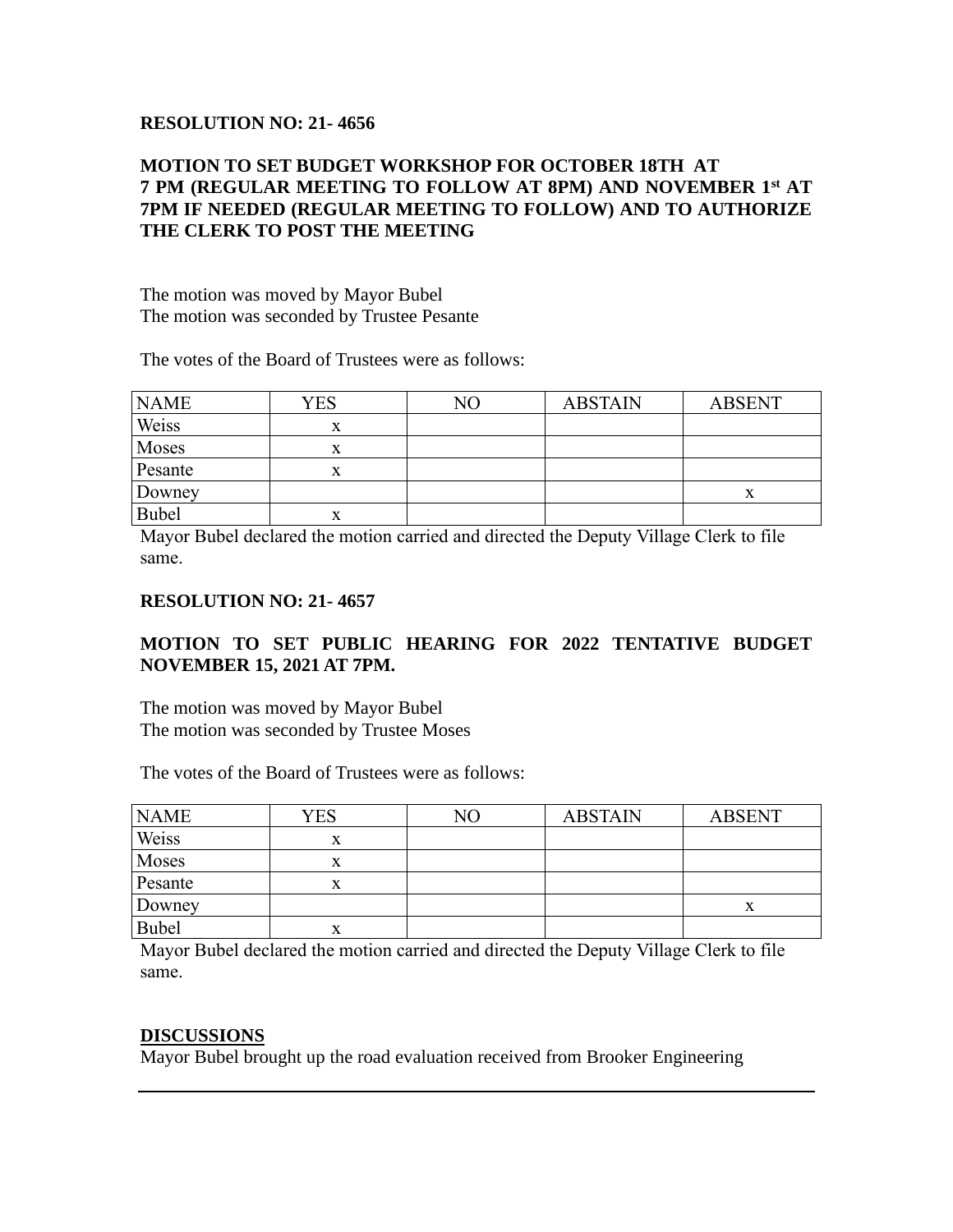### **RESOLUTION NO: 21-4658**

### **Resolution approving the Treasury Abstracts of September 14, 2021 in the amount of \$46,469.89**

The motion was moved by Mayor Bubel The motion was seconded by Trustee Moses

The votes of the Board of Trustees were as follows:

| <b>NAME</b>  | YES | NO | <b>ABSTAIN</b> | <b>ABSENT</b> |
|--------------|-----|----|----------------|---------------|
| Weiss        | x   |    |                |               |
| Moses        | X   |    |                |               |
| Pesante      | x   |    |                |               |
| Downey       |     |    |                |               |
| <b>Bubel</b> | x   |    |                |               |

Mayor Bubel declared the motion carried and directed the Deputy Village Clerk to file same.

## **RESOLUTION NO: 21- 4659**

### **Resolution approving the minutes from the Board of Trustees Meeting of August 2, 2021**

The motion was moved by Mayor Bubel The motion was seconded by Trustee Moses

The votes of the Board of Trustees were as follows:

| <b>NAME</b>  | <b>YES</b> | NΟ | <b>ABSTAIN</b> | <b>ABSENT</b> |
|--------------|------------|----|----------------|---------------|
| Weiss        | x          |    |                |               |
| Moses        |            |    |                |               |
| Pesante      |            |    |                |               |
| Downey       |            |    |                | $\Lambda$     |
| <b>Bubel</b> | x          |    |                |               |

Mayor Bubel declared the motion carried and directed the Deputy Village Clerk to file same.

### **RESOLUTION NO: 21- 4660**

### **Resolution approving the minutes from the Board of Trustees Meeting of August 27, 2021**

The motion was moved by Mayor Bubel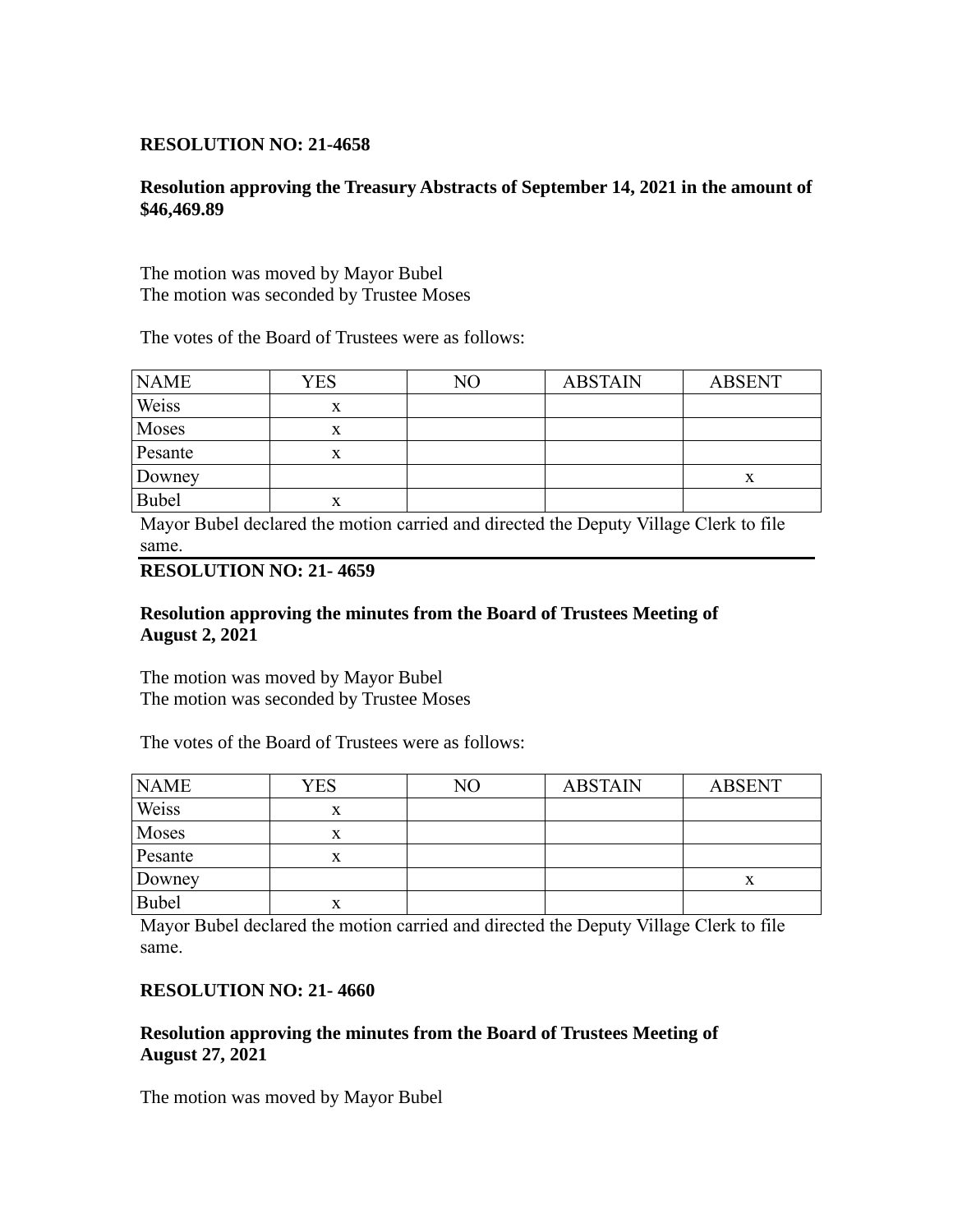### The motion was seconded by Trustee Weiss

The votes of the Board of Trustees were as follows:

| <b>NAME</b>  | <b>YES</b> | NO | <b>ABSTAIN</b> | <b>ABSENT</b> |
|--------------|------------|----|----------------|---------------|
| Weiss        | x          |    |                |               |
| Moses        | X          |    |                |               |
| Pesante      | x          |    |                |               |
| Downey       |            |    |                | $\Lambda$     |
| <b>Bubel</b> | x          |    |                |               |

Mayor Bubel declared the motion carried and directed the Deputy Village Clerk to file same.

### **RESOLUTION NO: 21- 4661**

### **Resolution approving the minutes from the Board of Trustees Meeting of September 9, 2021**

The motion was moved by Mayor Bubel The motion was seconded by Trustee Weiss

The votes of the Board of Trustees were as follows:

| <b>NAME</b>  | <b>YES</b> | $\overline{\rm NO}$ | <b>ABSTAIN</b> | <b>ABSENT</b> |
|--------------|------------|---------------------|----------------|---------------|
| Weiss        | X          |                     |                |               |
| Moses        | X          |                     |                |               |
| Pesante      | x          |                     |                |               |
| Downey       |            |                     |                | $\Lambda$     |
| <b>Bubel</b> | x          |                     |                |               |

Mayor Bubel declared the motion carried and directed the Deputy Village Clerk to file same.

### **OLD BUSINESS/NEW BUSINESS**

Under the topic of new business Trustee Moses brought up the issue of court cases being scheduled for Yom Kippur. Scott Ugell said he will draft a letter to Judge Benedict to make them aware of the situation.

Trustee Pesante commented on village attorney emails.

Mayor Bubel brought up the following resolutions:

### **RESOLUTION NO: 21- 4662**

## **MOTION TO AUTHORIZE THE HIRING OF COREY MARTIN AS FULL TIME FIRE SAFETY INSPECTOR, BETWEEN THE HOURS OF 9 AM AND 4 PM, TO**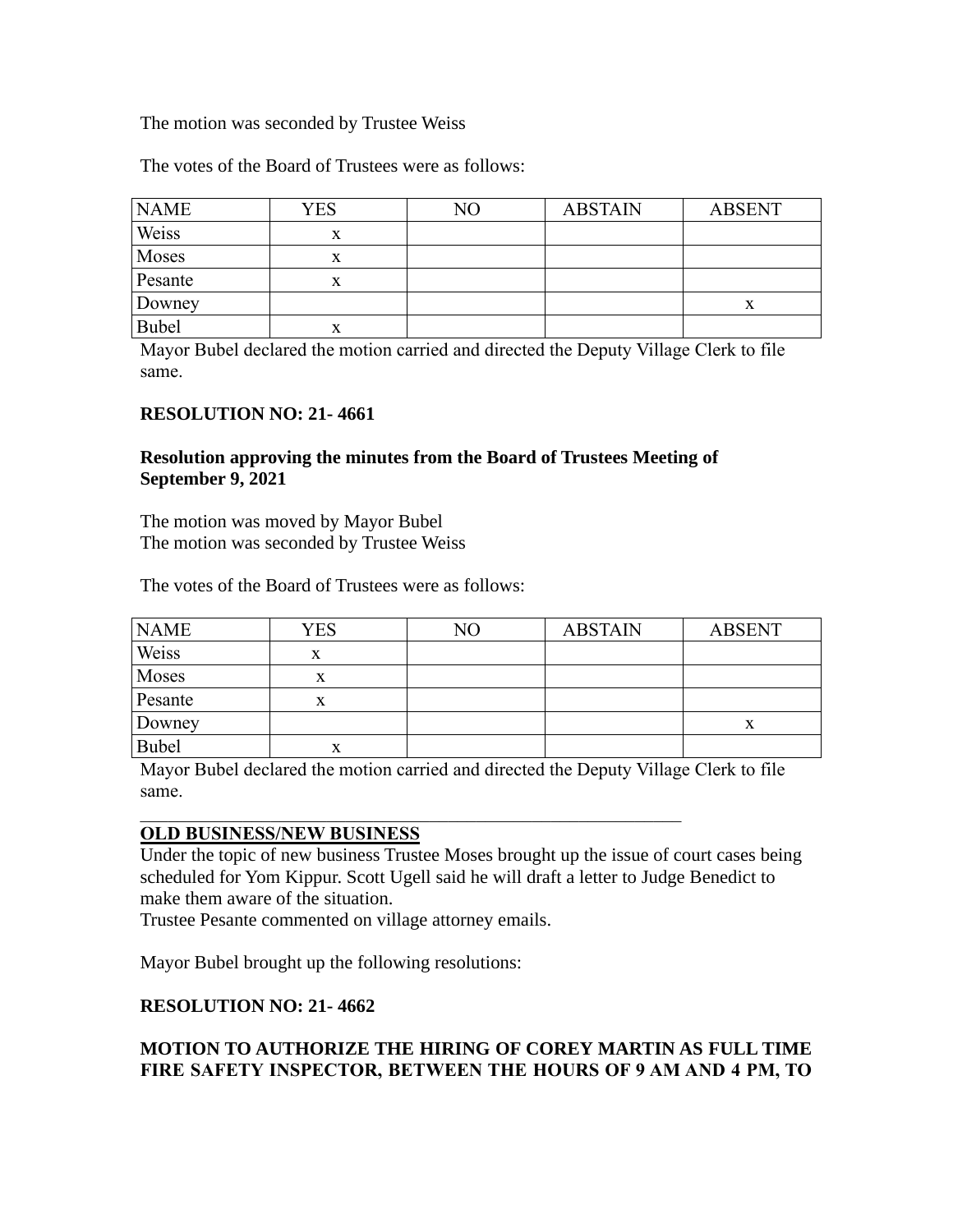### **ALSO INCLUDE CALLOUTS AS NEEDED FOR THE VILLAGE OF AIRMONT AT AN ANNNUAL SALLARY OF \$47,300.**

The motion was moved by Mayor Bubel The motion was seconded by Trustee Moses

The votes of the Board of Trustees were as follows:

| <b>NAME</b>  | YES | NΟ | <b>ABSTAIN</b> | <b>ABSENT</b> |
|--------------|-----|----|----------------|---------------|
| Weiss        | x   |    |                |               |
| Moses        | x   |    |                |               |
| Pesante      |     |    | x              |               |
| Downey       |     |    |                | $\Lambda$     |
| <b>Bubel</b> | x   |    |                |               |

Mayor Bubel declared the motion carried and directed the Deputy Village Clerk to file same.

### **RESOLUTION NO: 21-4663**

**Resolution authorizing the termination of services with Fusco Engineering & Land Surveying, P.C. for the purpose of providing the Village with Fire Inspection services to be effective October 14, 2021.**

The motion was moved by Mayor Bubel The motion was seconded by Trustee Weiss

The votes of the Board of Trustees were as follows:

| <b>NAME</b>  | YES       | NΟ | <b>ABSTAIN</b> | <b>ABSENT</b> |
|--------------|-----------|----|----------------|---------------|
| Weiss        | x         |    |                |               |
| Moses        | $\Lambda$ |    |                |               |
| Pesante      |           |    | X              |               |
| Downey       |           |    |                |               |
| <b>Bubel</b> | x         |    |                |               |

Mayor Bubel declared the motion carried and directed the Deputy Village Clerk to file same.

### **RESOLUTION NO: 21- 4664**

### **Authorizing the cancellation of the Board of Trustees Meeting scheduled for October 4 th 2021.**

The motion was moved by Mayor Bubel The motion was seconded by Trustee Moses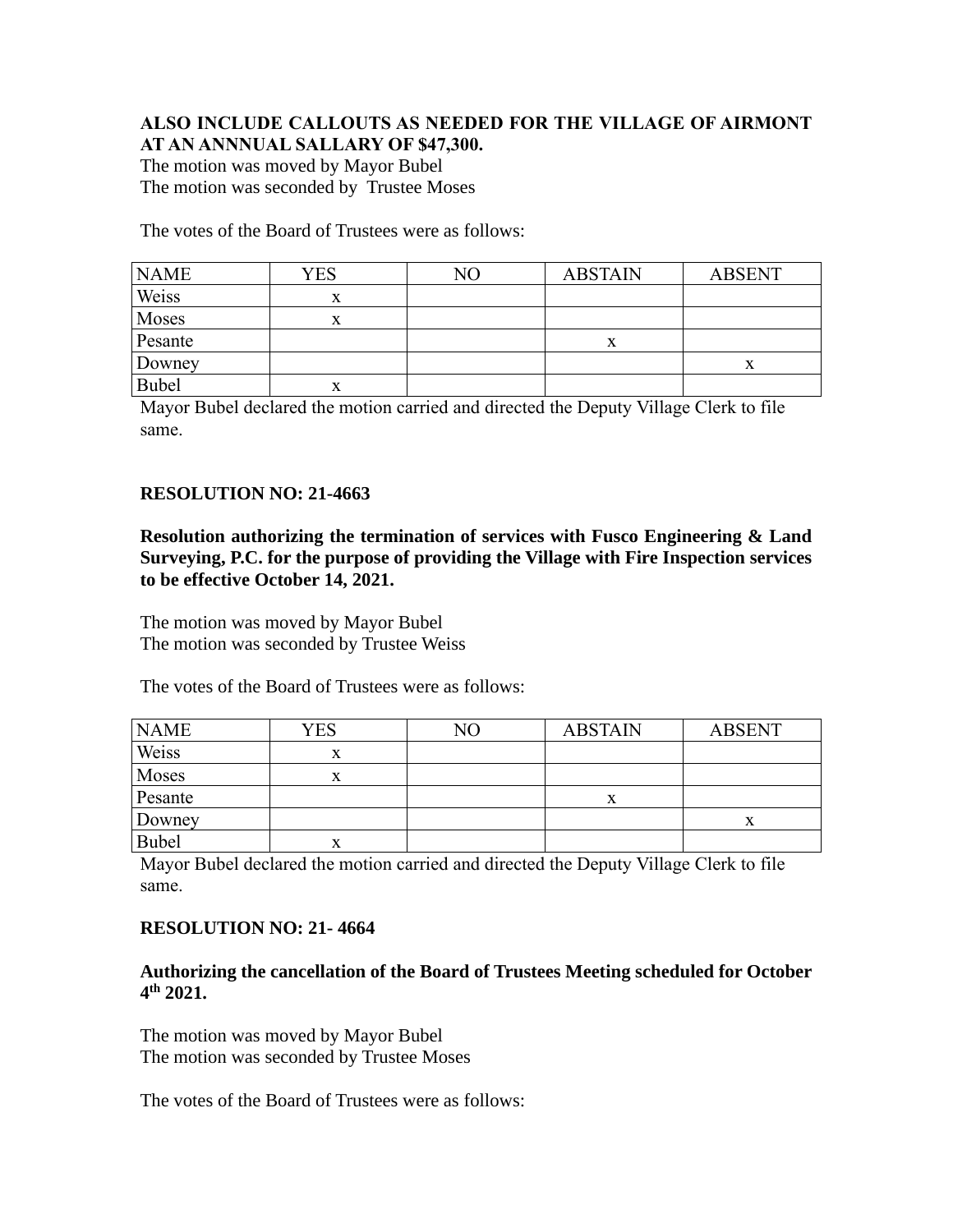| <b>NAME</b>  | YES | NΟ | <b>ABSTAIN</b> | <b>ABSENT</b> |
|--------------|-----|----|----------------|---------------|
| Weiss        | x   |    |                |               |
| Moses        |     |    |                |               |
| Pesante      |     |    |                |               |
| Downey       |     |    |                |               |
| <b>Bubel</b> | л   |    |                |               |

### **RESOLUTION NO: 21-4665 AUTHORIZING THE SCHEDULING OF A SPECIAL MEETING OF THE BOARD OF TRUSTEES ON OCTOBER 4TH 2021 AT 7:00 P.M. FOR THE AMENDMENTS TO LOCAL LAWS.**

The motion was moved by Mayor Bubel The motion was seconded by Trustee Weiss

The votes of the Board of Trustees were as follows:

| <b>NAME</b>  | YES | NΟ | <b>ABSTAIN</b> | <b>ABSENT</b> |
|--------------|-----|----|----------------|---------------|
| Weiss        | x   |    |                |               |
| Moses        | x   |    |                |               |
| Pesante      |     |    | л              |               |
| Downey       |     |    |                |               |
| <b>Bubel</b> | л   |    |                |               |

Mayor Bubel declared the motion carried and directed the Deputy Village Clerk to file same.

### **RESOLUTION NO: 21- 4666**

**AUTHORIZING THE VILLAGE TO ENTER INTO AND THE MAYOR TO EXECUTE A CONTRACT WITH TILCON NEW YORK INC AND CAVALIERE INDUSTRIES INC TO PERFORM MILLING AND PAVING IN AN AMOUNT NOT TO EXCEED \$590,000 FOR THE FOLLOWING ROADS: APPLEBLOSSOM COURT, BALANCHINE COURT, FAWN HILL DRIVE, SECTIONS OF NORTH LORNA LANE AND PARK AVE** 

The motion was moved by Mayor Bubel The motion was seconded by Trustee Pesante

| <b>1 TEL</b><br>$\mathbf{D}$<br>$\tau \Gamma$<br>N<br>NU<br>n<br>w<br>⊥ພ<br>$\cdots$<br>. |  |
|-------------------------------------------------------------------------------------------|--|
|-------------------------------------------------------------------------------------------|--|